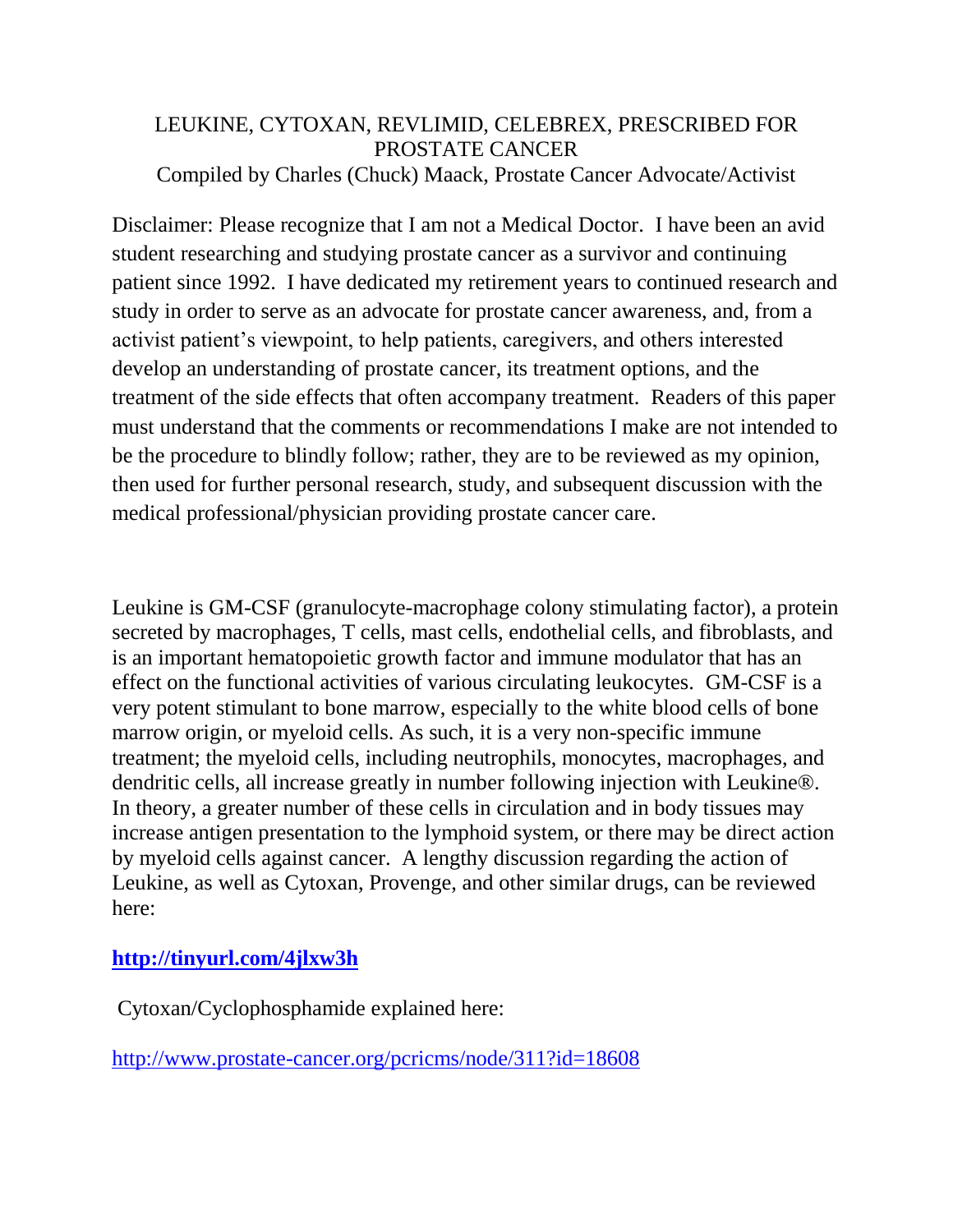Revlimid is a medication approved for Multiple Myeloma. It has been experimented with prostate cancer with reasonable effect, though I don't know of very many Medical Oncologists who are willing to go "outside the box" (meaning outside their "comfort" zone) and make use of this drug. This is an expensive medication at around \$10.00 per 5mg tablet (see **[http://tinyurl.com/yvobe2\)](http://tinyurl.com/yvobe2)**. More in this regard: **<http://tinyurl.com/4hh92uh>**

Celebrex was produced to ease the effects of arthritis. However, there is a protein involved in cancer cell growth called "akt," and Celebrex has been found to block the action of "akt" that results in causing the death of human prostate cancer cell lines.

Here is the protocol that Medical Oncologist Mark Scholz has used that had reasonable effect when combining it with ADT therapy. By combining I mean that when moving to an off-time from, for example, LHRH agonists and antiandrogens, and while still maintaining with Avodart, the foregoing drugs were employed to see if they provided a more extended time off from the ADT medications:

## <http://www.prostate-cancer.org/pcricms/node/437>

It would be important to first determine if your health insurance would cover the foregoing drugs being prescribed. They are somewhat "out of the box" treatments that top Medical Oncologists specializing in treating recurred and advanced prostate cancer like Scholz, his partner Richard Lam, Stephen Strum, Charles Myers, and Bob Leibowitz have the expertise to use. Likely most general oncologists and most urologists either are unaware of how these drugs can be used or not willing to prescribe them because they don't know enough about their use.

More:

## **Low Dose Thalidomide (and more regarding Leukine and Revlimid)**

If you are considering discussing with your physician treatment with Thalidomide during an off-phase from androgen deprivation therapy (ADT) to extend that off-phase when PSA levels are rising, the email below from a fellow prostate cancer advocate, Jim Waldenfels, provides his experience with this medication accompanied by Vitamin B6. Jim has done extensive research into medications used in his own treatment, and he and I have attended several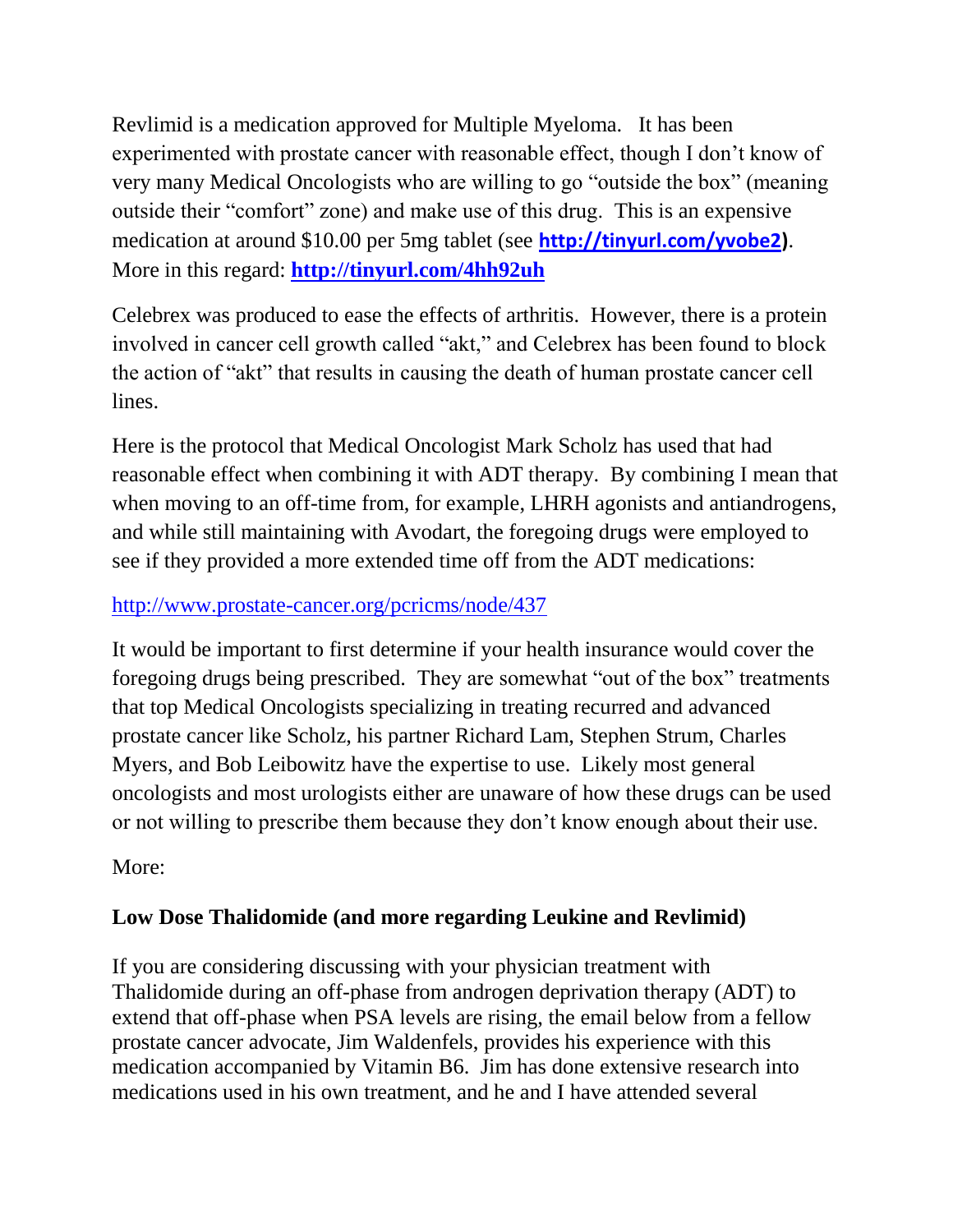conferences on prostate cancer, participated as Consumer Reviewers in the Congressionally Directed Medical Research Program (CDMRP) Prostate Cancer Research Program (PCRP), as well as the 2007 Innovative Minds in Prostate Cancer Today (IMPaCT) gathering of over 100 prostate cancer survivors/advocates along with 600 physicians and research scientists. Obviously, he can be considered a very reliable source of information.

Here is what Jim provided:

"Dr. Leibowitz and his former partner Dr. Tucker had a letter to the editor of the journal Oncology, September 2002, that described their approach and results in a fairly small number of men. I'm sure he has also posted about it at his website. **(MY NOTE: Read a lengthy discourse on Leukine, Revlimid, and Thalidomide by Dr. Liebowitz at:**

[http://www.compassionateoncology.org/pdfs/Leukine\\_and\\_Revlimid-020408.pdf](http://www.compassionateoncology.org/pdfs/Leukine_and_Revlimid-020408.pdf) **or if the foregoing will not open, try:**

[http://tinyurl.com/4ghuhx\)](http://tinyurl.com/4ghuhx)

He also mentioned it in the recording of his talk to the National Conference on Prostate Cancer 2003 in Burbank, California, minutes 37-38. Basically, it involves 50 mg daily of Thalomid plus 300 mg daily of vitamin B6 to help prevent peripheral neuropathy, one of the risks with Thalomid. He says that they see an 80 to 90% drop in PSA in the first two to four weeks on the drug. I wish! For my challenging case, with an intact prostate that was originally packed with cancer - all biopsy cores positive, most 100%, I don't get that kind of drop. Since I have an intact prostate, which more or less recovers during the off-therapy phase, I don't resume treatment at a low PSA level. My target to resume was 10 the first time I did this, and I thought it would be in the 6 to 7 range this second time. It's a longer story, but I'm now thinking again that 10 would be wise.

The first time, after 28 months off therapy (31 months on, starting December 1999), I got a six month extension of the holiday using Thalomid. This second time my oncologist and I thought it best that I go off therapy as soon as I got my PSA below .05. I succeeded in December 2006, after 19 months. I did well off-therapy for 14 months until February 2008, but my PSA had risen to 6.95 in late January. Starting Thalomid on February 6, my PSA dropped to 6.08 on March 6 (the low-point on thalomid this cycle). It bounced around a little in April in the 7 range, partly due to different PSA tests, but the last value was 6.46 on May 21, and I'm happy with that. As you see, I've extended my off-therapy period to 18 months and counting.